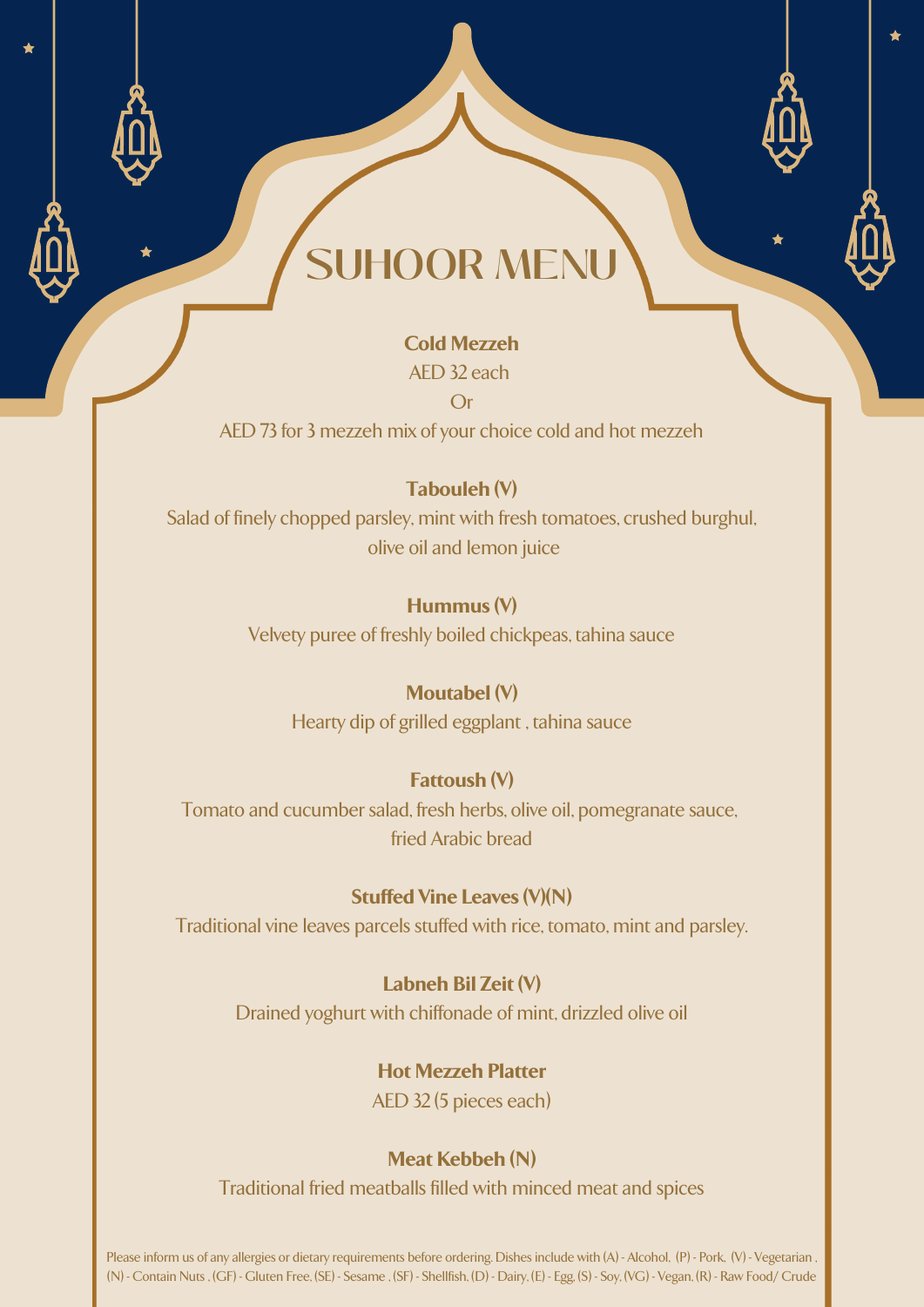**Cheese Rakakat (V)** Light pastry filled with Arabic cream cheese

**Spinach Fattayer (V)** Flaky pastry filled with spinach, flavoured with sumac and onion

**Meat Sambousek** Light pastry filled with minced lamb and pine seeds

**Foul medames (V)** Slow cooked brown beans flavoured with garlic lemon AED 30

**Arabic lentil soup (V)** Puree of lentils, onion and garlic soup served with toasted fried Arabic bread AED 37

#### **From the Bread maker**

**Halloumi wrap (V)** Thin saj bread rolled with halloumi cheese, cucumber, tomatoes, zaatar pesto served with fries AED 40

> **Zaatar manakish** Baked bread with zaatar and olive oil AED 40

#### **Cheese manakish**

Baked bread with cheese

#### AED 40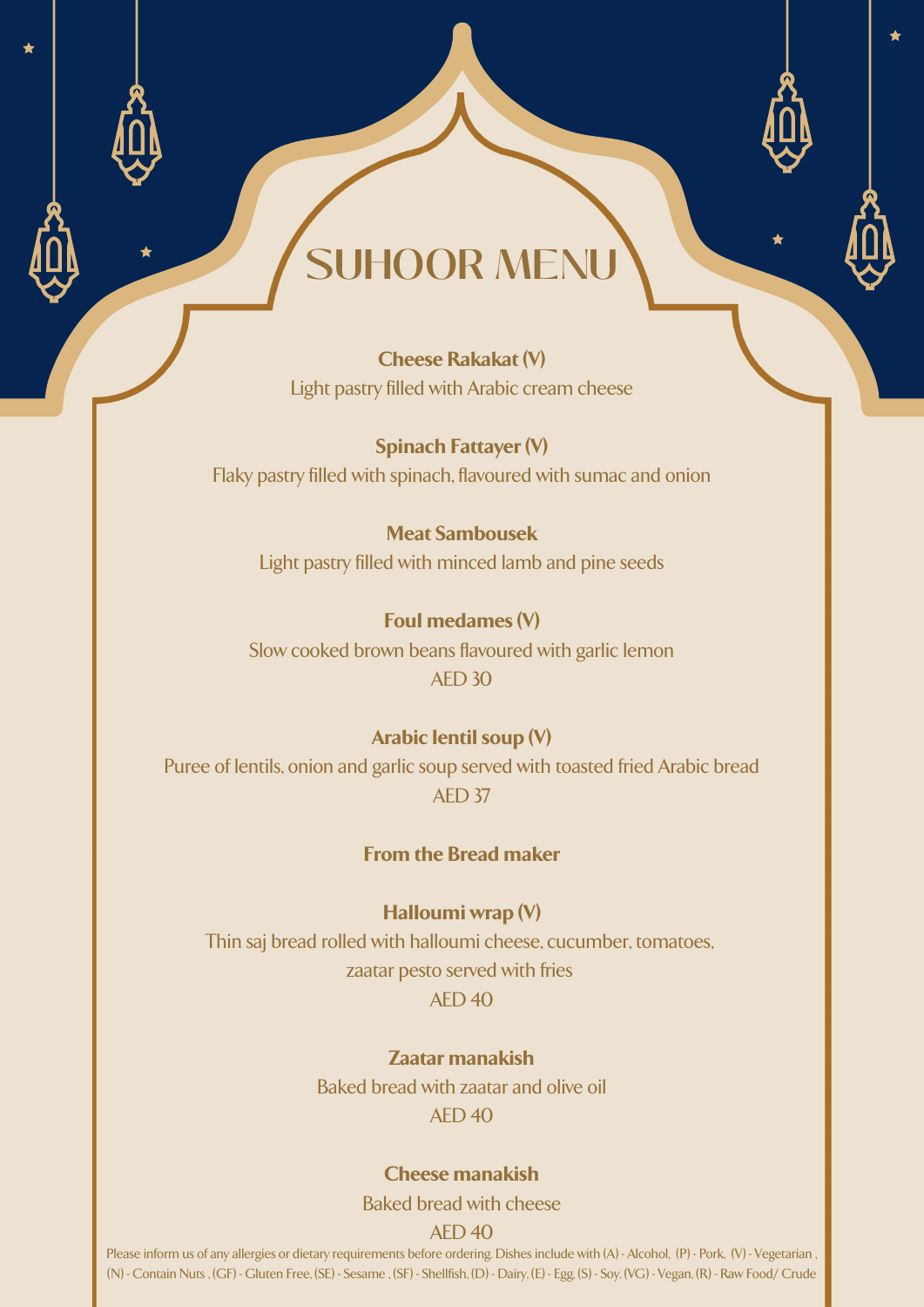#### **Emirati Falafel (V)**

Pita bread, falafel, motabel, tomato relish, cucumber, cumin yoghurt AED 35

> **Egg shashouka** Served with Arabic bread and olives  $AFD 40$

#### **Main Course**

**Chicken shawarma** Marinate chicken served with french-fries and pickles AED 45

#### **Arabic Mix Grill**

Shish taouk, shish kebab, kofta and lamb chops, saffron rice and garlic sauce AED 155

#### **Riyash**

Grilled lamb chops with saffron rice AED 175

#### **Chicken biryani (N)**

Succulent chicken pieces cooked with basmati rice, garnish with nuts and fried onions AED 70